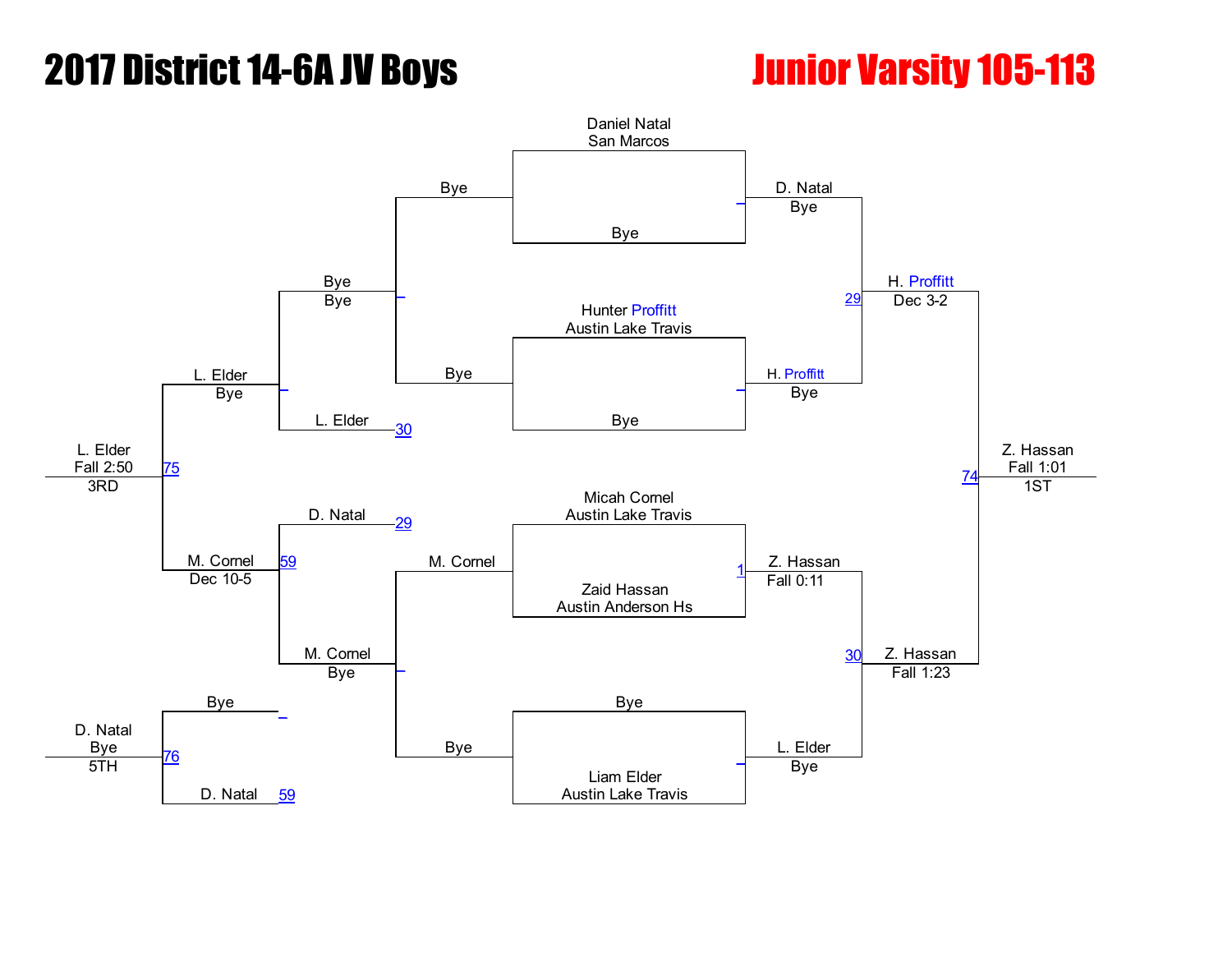## **2017 District 14-6A JV Boys The Control Control Control of Control Control Control Control Control Control Control Control Control Control Control Control Control Control Control Control Control Control Control Control Co**

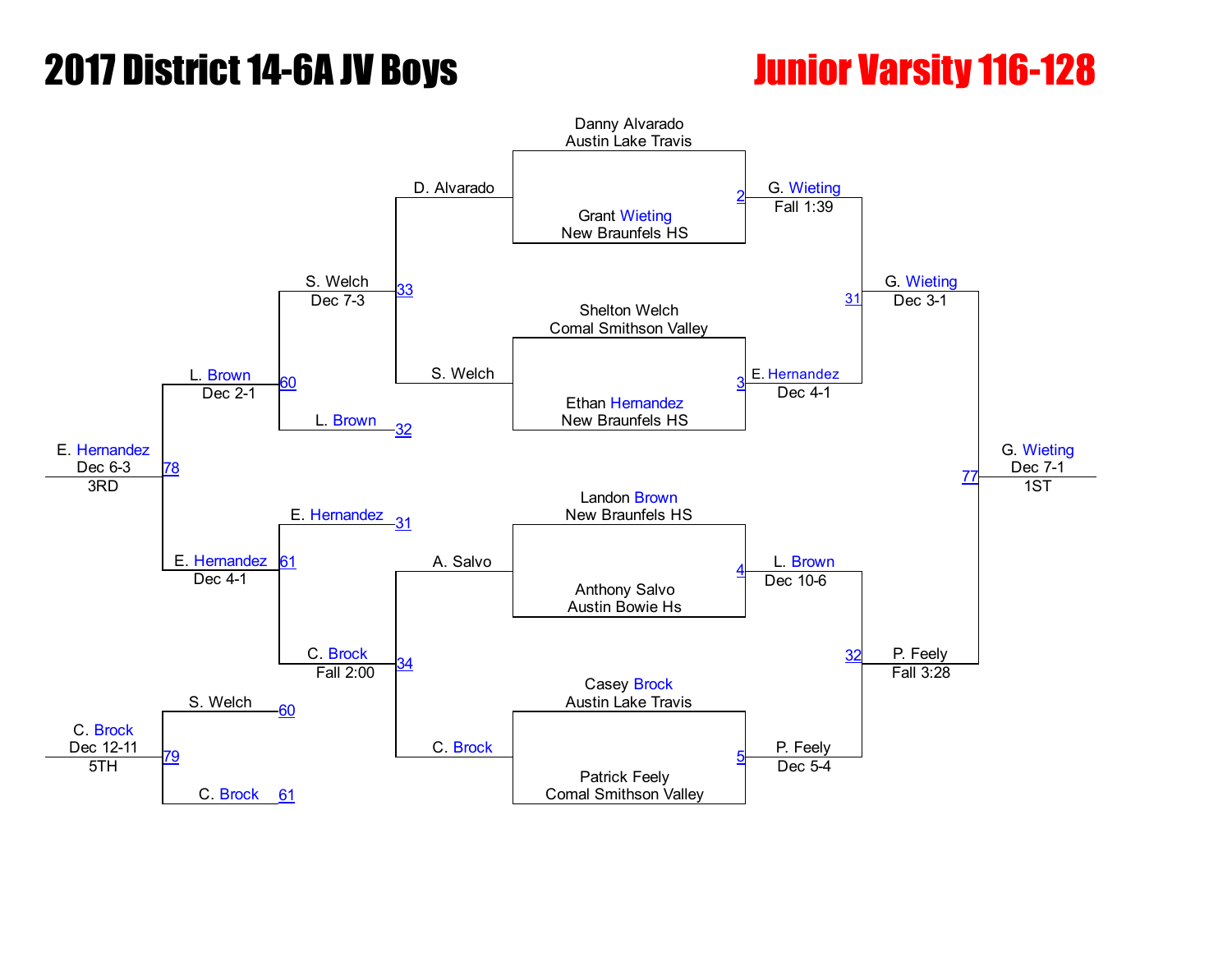## **2017 District 14-6A JV Boys The Constructure Construction Construction Construction Construction Construction**

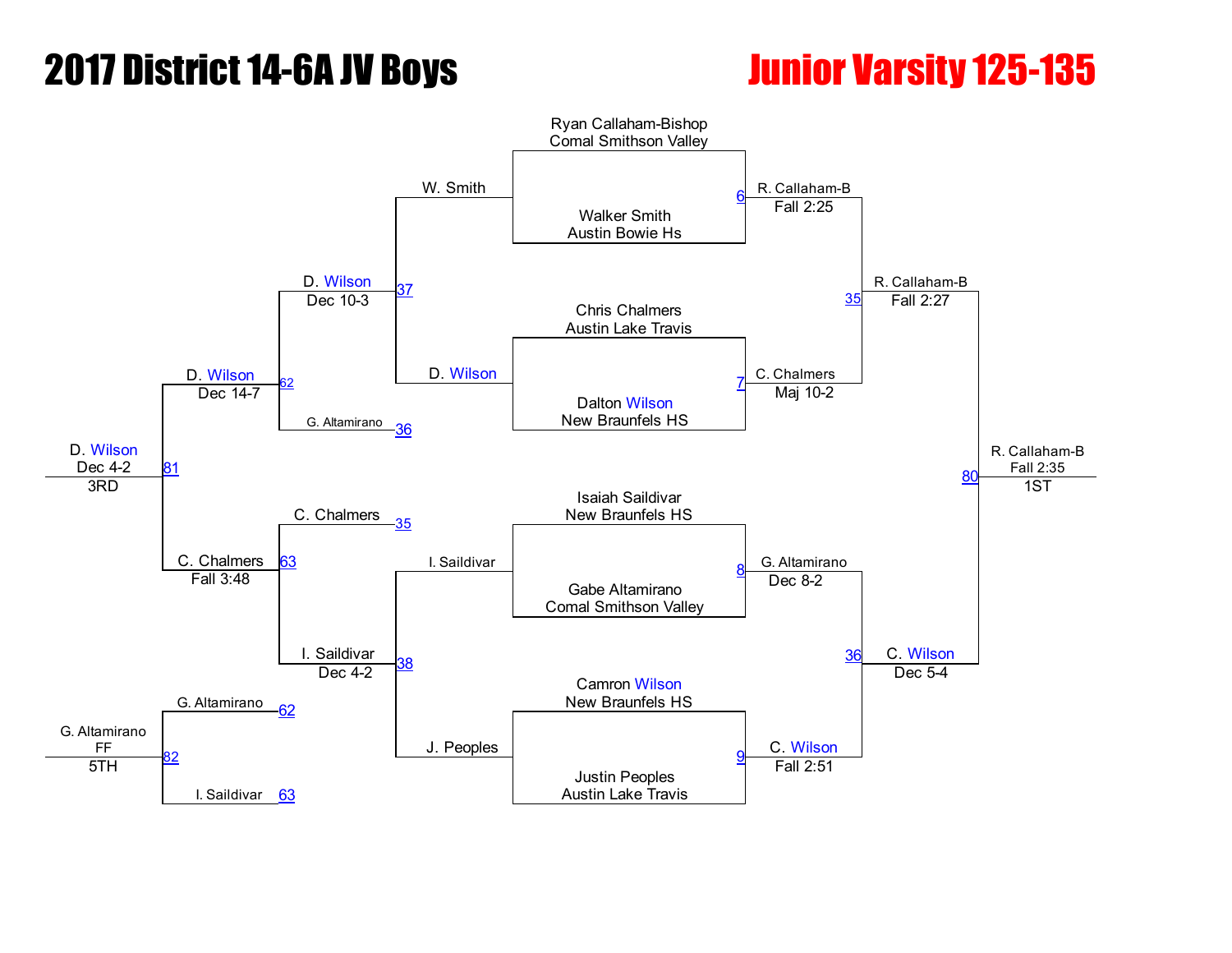## **2017 District 14-6A JV Boys The Constitution Construction Constitution Constitution Constitution Constitution**

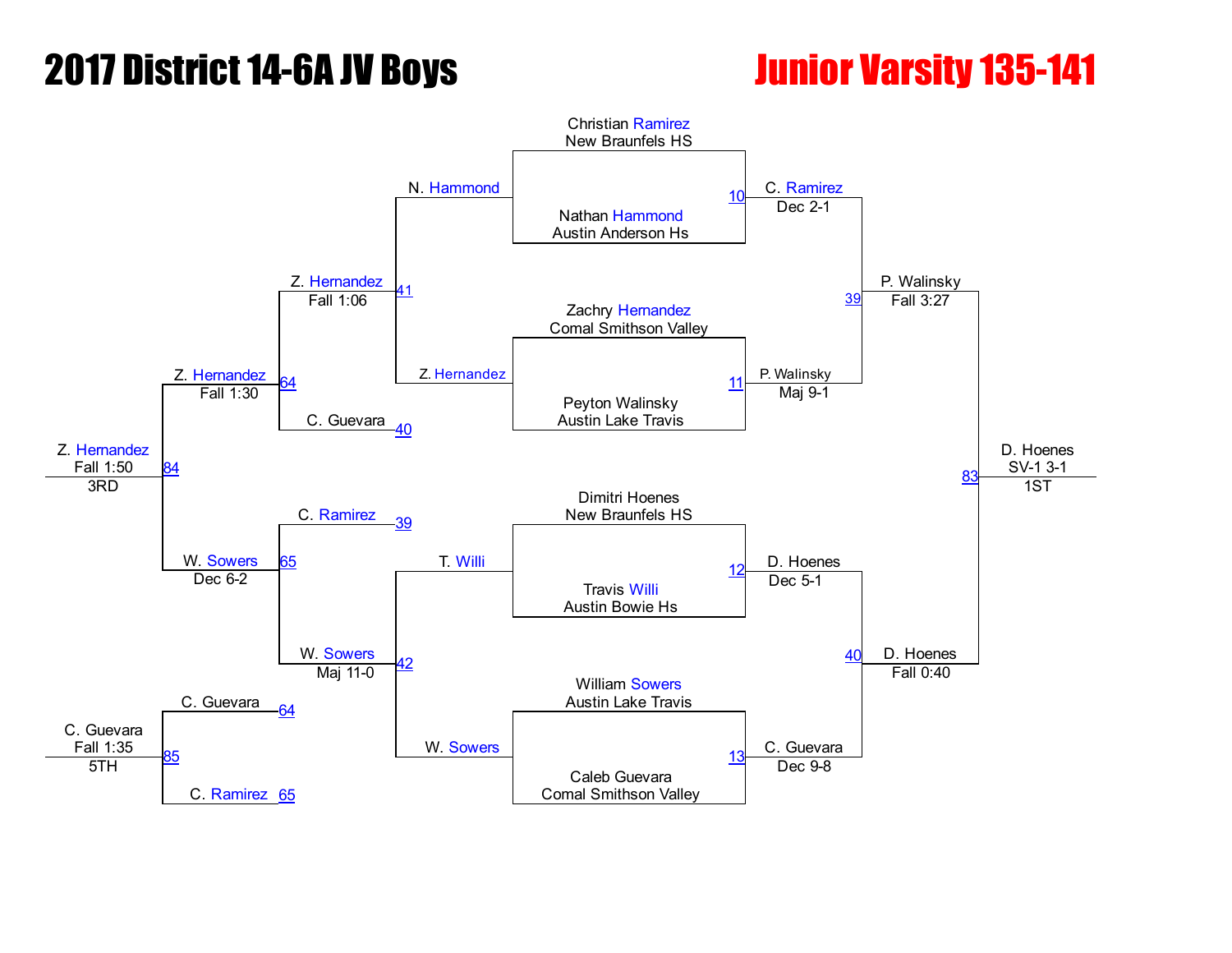## **2017 District 14-6A JV Boys The Convention Convention Convention 141-155**

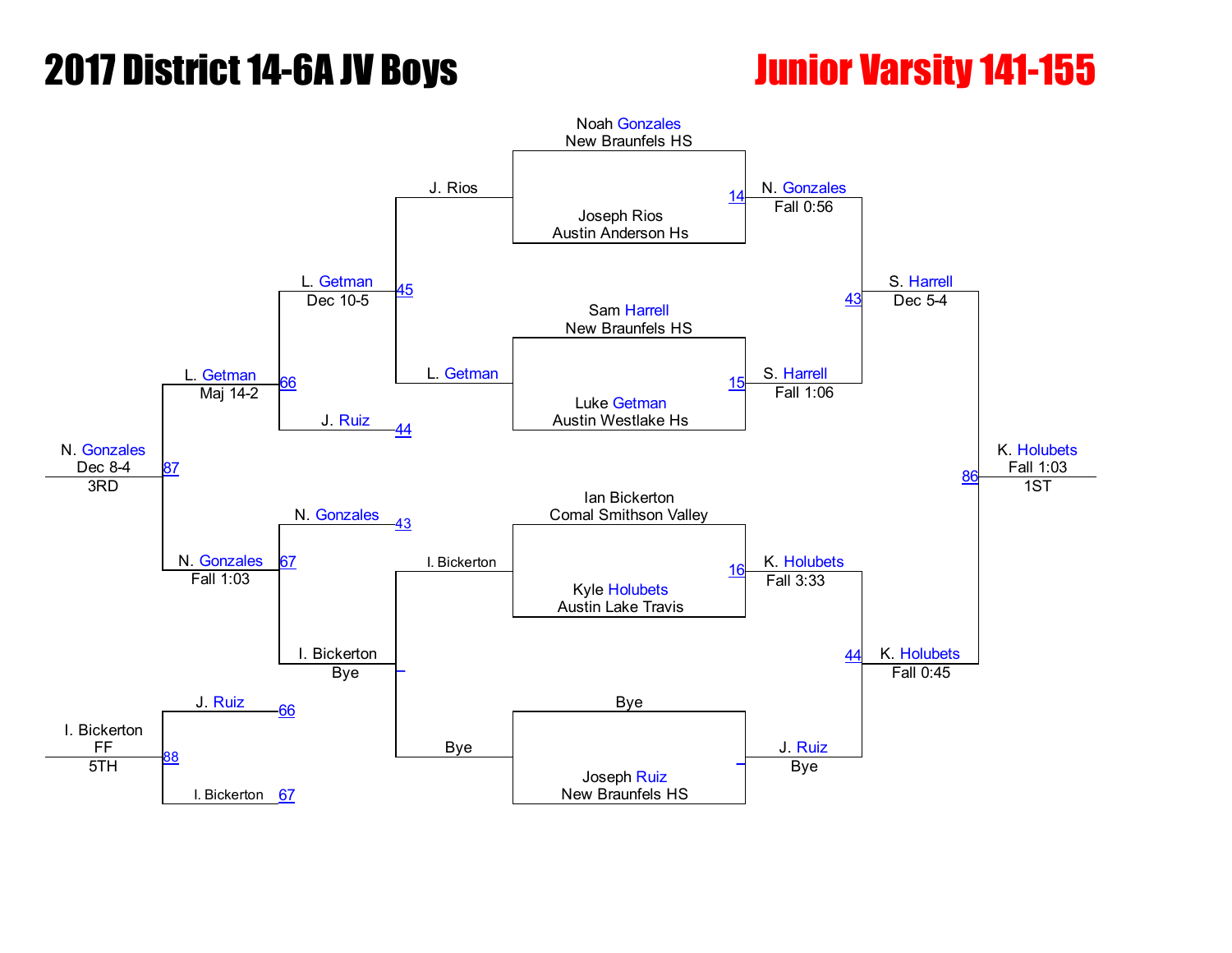## **2017 District 14-6A JV Boys Junior Varsity 156-169**

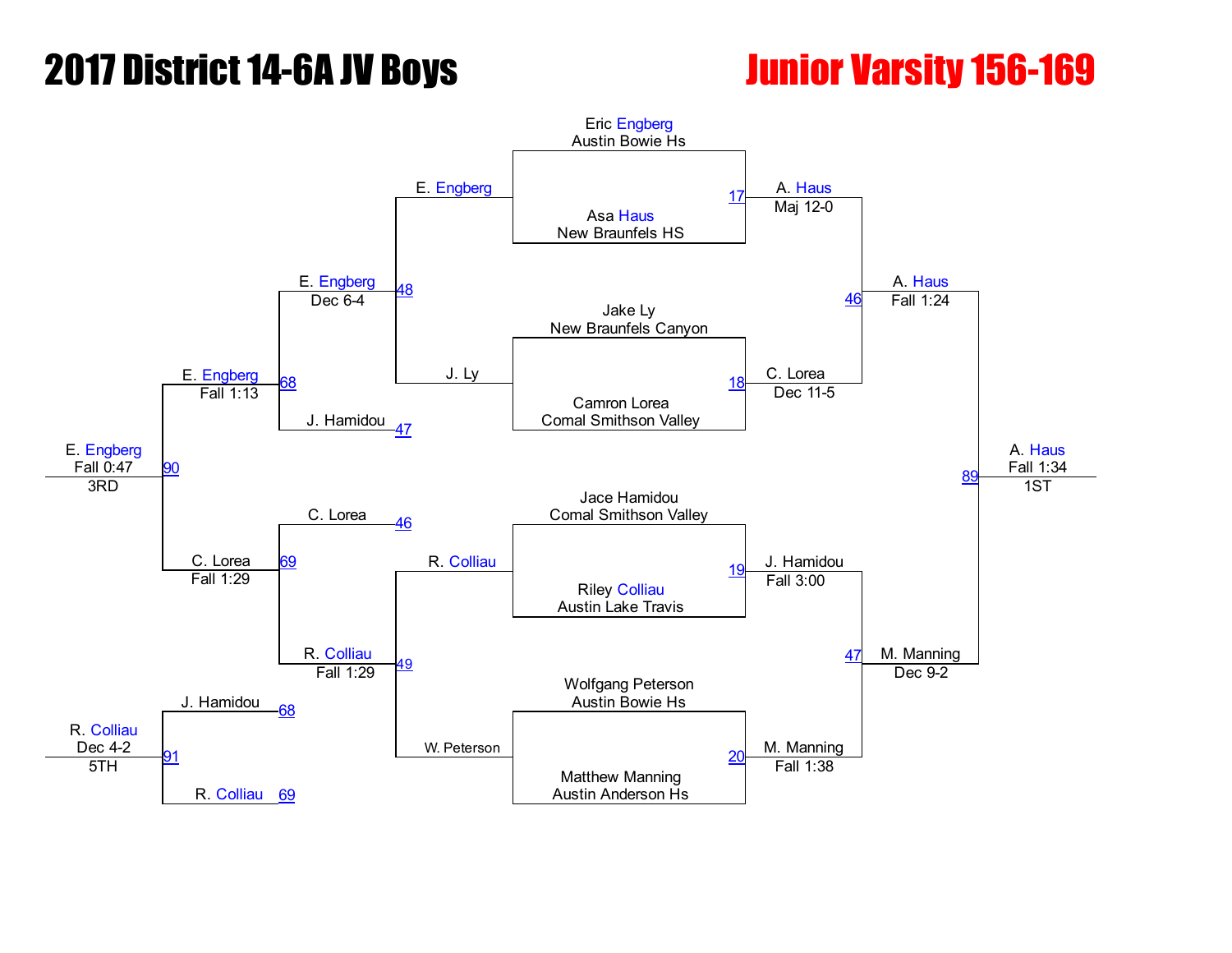## **2017 District 14-6A JV Boys The Control of Contract 167-179**

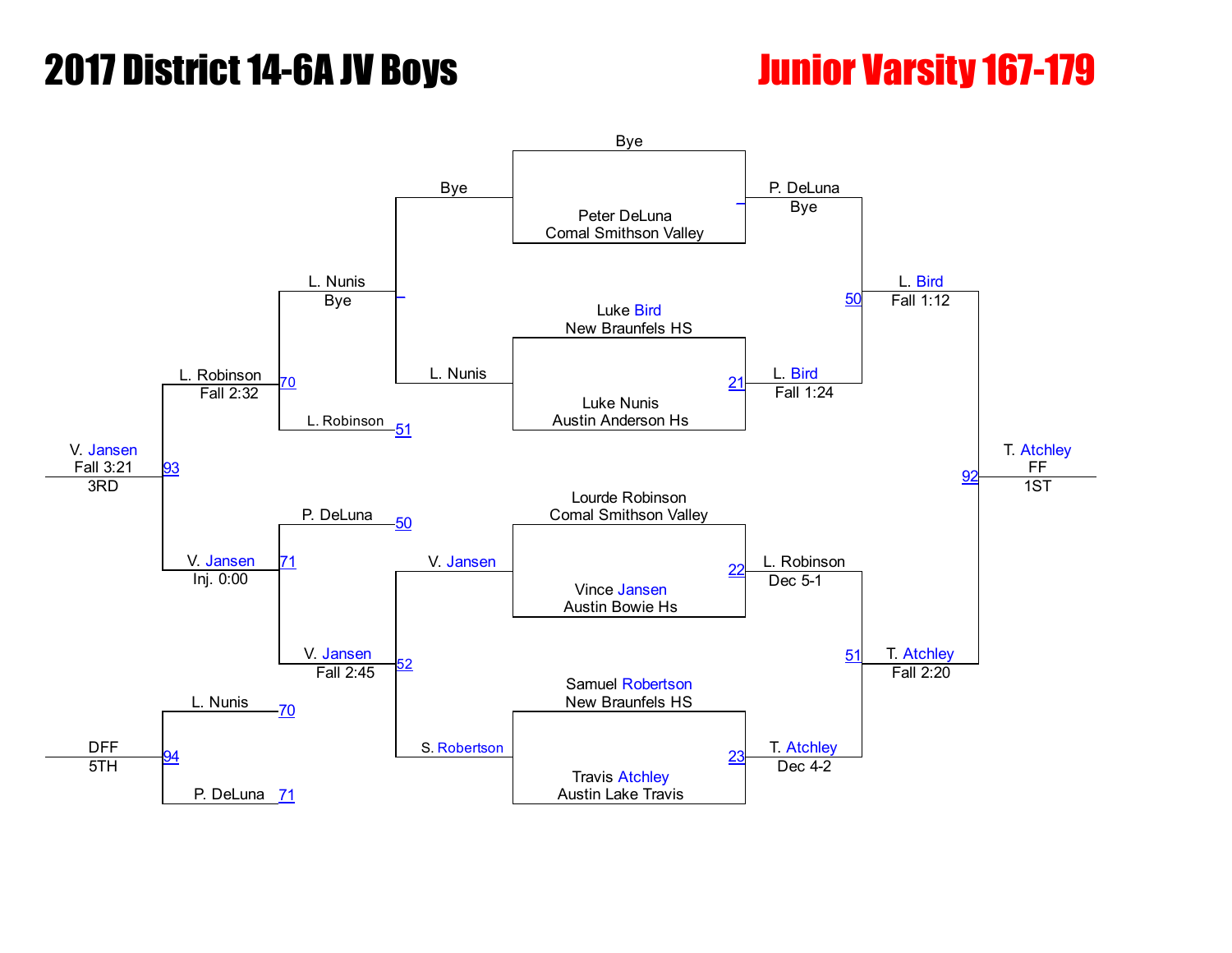## **2017 District 14-6A JV Boys The Constructure Construction Construction Construction Construction Construction**

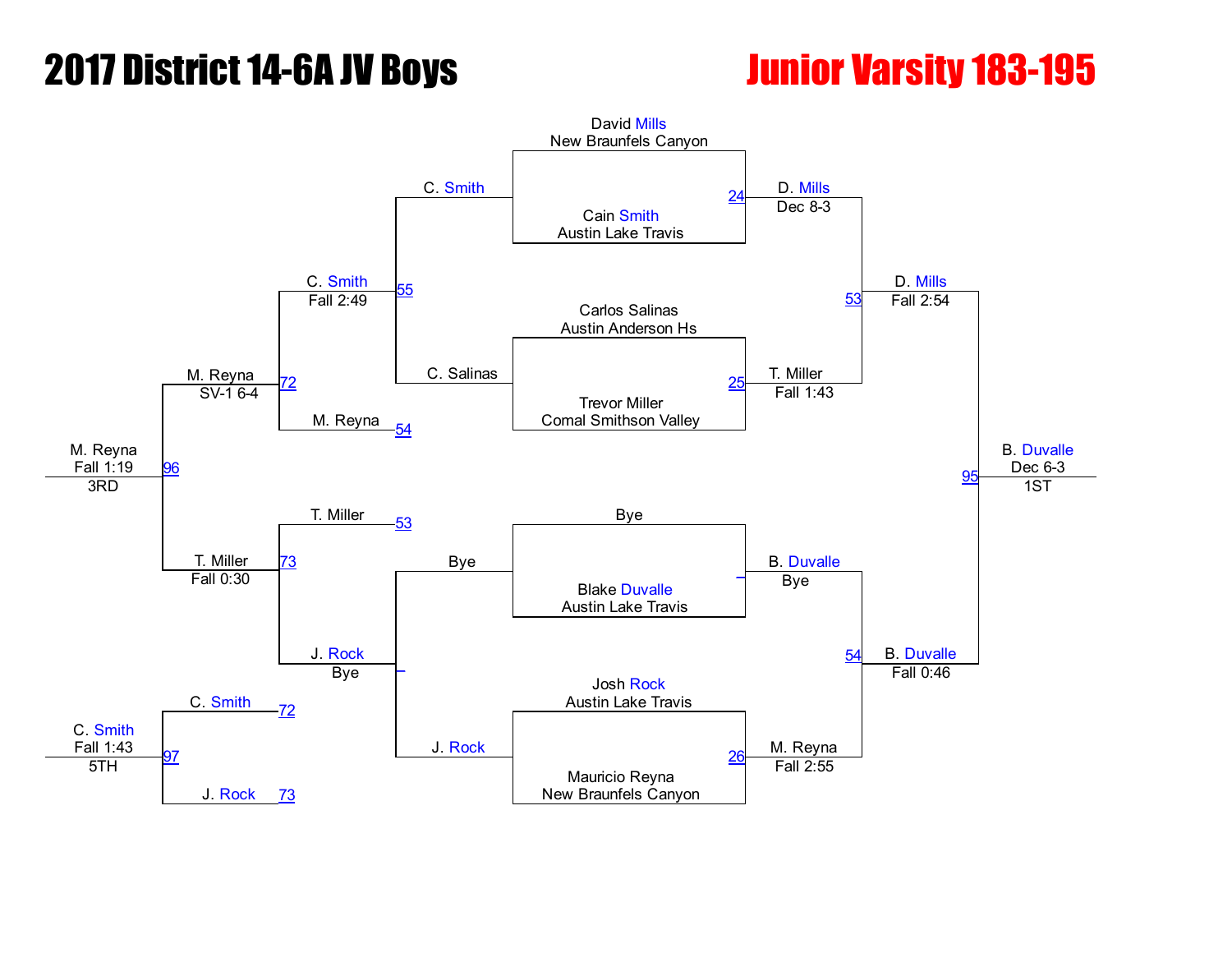# **2017 District 14-6A JV Boys Junior Varsity 203-219**

### Round 1 **Round 2** Round 2 **Round 2** Round 2 **Round 3** Round 3 Matt **[Martinez](javascript:viewProfile(619181096))** Austin Bowie Hs Matt **[Martinez](javascript:viewProfile(619181096))** Austin Bowie Hs Matt **[Martinez](javascript:viewProfile(619181096))** Austin Bowie Hs
Matt **[Martinez](javascript:viewProfile(619181096))** Austin Bowie Hs Matt **[Martinez](javascript:viewProfile(619181096))** Austin Bowie Hs Jack **[Silbert](javascript:viewProfile(619421096))** Will  $\begin{array}{ccc}\n 27 & \text{Austin} \text{ Bowie Hs} \\
 \text{Austin} & \text{Bowie Hs}\n \end{array}$ Jamison Comal Smithson [27](javascript:openBoutSheet(1,) Mai 10-0<br>Mai 10-0 Juan Carlos De Jesus Austin Akins Hs  $\frac{56}{56}$  $\frac{56}{56}$  $\frac{56}{56}$  Fall 0:59 **[Silbert](javascript:viewProfile(619421096))** Austin Lake Tra and the same of the same of the same of the same of the same of the same of the same of the same of the same o<br>Maj 10-0 Fall 1:34 Jack **[Silbert](javascript:viewProfile(619421096))** Austin Lake Tra Jack **[Silbert](javascript:viewProfile(619421096))** <u>[28](javascript:openBoutSheet(2,)</u> Austin Lake Tra<br>——————————————————————————— Will Jack **[Silbert](javascript:viewProfile(619421096))** Austin Lake Tra Jack **[Silbert](javascript:viewProfile(619421096))** [57](javascript:openBoutSheet(4,) Austin Lake Tra<br>57 Austin Lake Tra Juan Carlos De Jesus Austin Akins Hs Will Jamison Comal Smithson Juan Carlos De Jesus Austin Akins Hs Jamison Comal Smithson Jamison Comal Smithson [99](javascript:openBoutSheet(6,) Fall 0:17 Fall 0:35 Fall 0:35 Fall 0:35 Fall 0:37 Fall 0:37 Fall 0:37 Fall 0:37 Fall 2:17 J. [Silbert](javascript:viewProfile(619421096)) (Austin Lake Travis) 1ST M. [Martinez](javascript:viewProfile(619181096)) (Austin Bowie Hs) 2ND W. Jamison (Comal Smithson Valley) 3RD J. De Jesus (Austin Akins Hs)

4TH